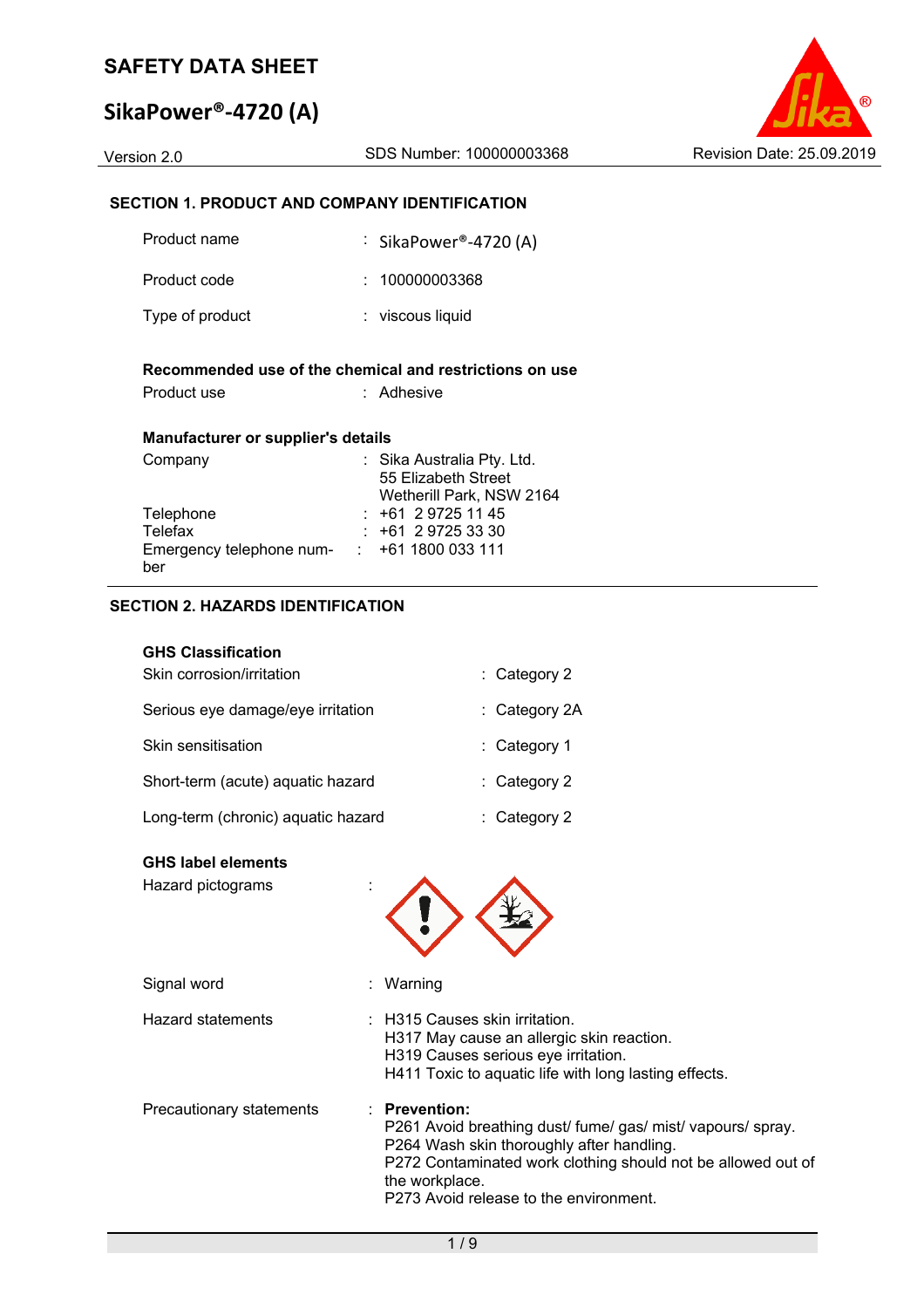# **SikaPower®‐4720 (A)**

Version 2.0 SDS Number: 100000003368 Revision Date: 25.09.2019

P280 Wear protective gloves/ eye protection/ face protection. **Response:**  P302 + P352 IF ON SKIN: Wash with plenty of soap and water. P305 + P351 + P338 IF IN EYES: Rinse cautiously with water for several minutes. Remove contact lenses, if present and easy to do. Continue rinsing.

P333 + P313 If skin irritation or rash occurs: Get medical advice/ attention.

P337 + P313 If eye irritation persists: Get medical advice/ attention.

P362 Take off contaminated clothing and wash before reuse. P391 Collect spillage.

**Disposal:** 

P501 Dispose of contents/ container to an approved waste disposal plant.

### **Other hazards which do not result in classification**

None known.

### **SECTION 3. COMPOSITION/INFORMATION ON INGREDIENTS**

Substance / Mixture : Mixture

### **Hazardous components**

| Chemical name                                   | CAS-No.    | Concentration (%) |
|-------------------------------------------------|------------|-------------------|
| reaction product: bisphenol-A-(epichlorhydrin); | 25068-38-6 | $>= 30 - 60$      |
| epoxy resin (number average molecular weight ≤  |            |                   |
| 700)                                            |            |                   |
| 1,4-bis[(2,3-epoxypropoxy)methyl]cyclohexane    | 14228-73-0 | $>= 10 - 530$     |
| [3-(2,3-epoxypropoxy)propyl]trimethoxysilane    | 2530-83-8  | $>= 1 - 3$        |

### **SECTION 4. FIRST AID MEASURES**

| General advice          | : Move out of dangerous area.<br>Consult a physician.<br>Show this safety data sheet to the doctor in attendance.                                                                                 |
|-------------------------|---------------------------------------------------------------------------------------------------------------------------------------------------------------------------------------------------|
| If inhaled              | : Move to fresh air.<br>Consult a physician after significant exposure.                                                                                                                           |
| In case of skin contact | : Take off contaminated clothing and shoes immediately.<br>Wash off with soap and plenty of water.<br>If symptoms persist, call a physician.                                                      |
| In case of eye contact  | : Immediately flush eye(s) with plenty of water.<br>Remove contact lenses.<br>Keep eye wide open while rinsing.<br>If eye irritation persists, consult a specialist.                              |
| If swallowed            | : Clean mouth with water and drink afterwards plenty of water.<br>Do not give milk or alcoholic beverages.<br>Never give anything by mouth to an unconscious person.<br>Obtain medical attention. |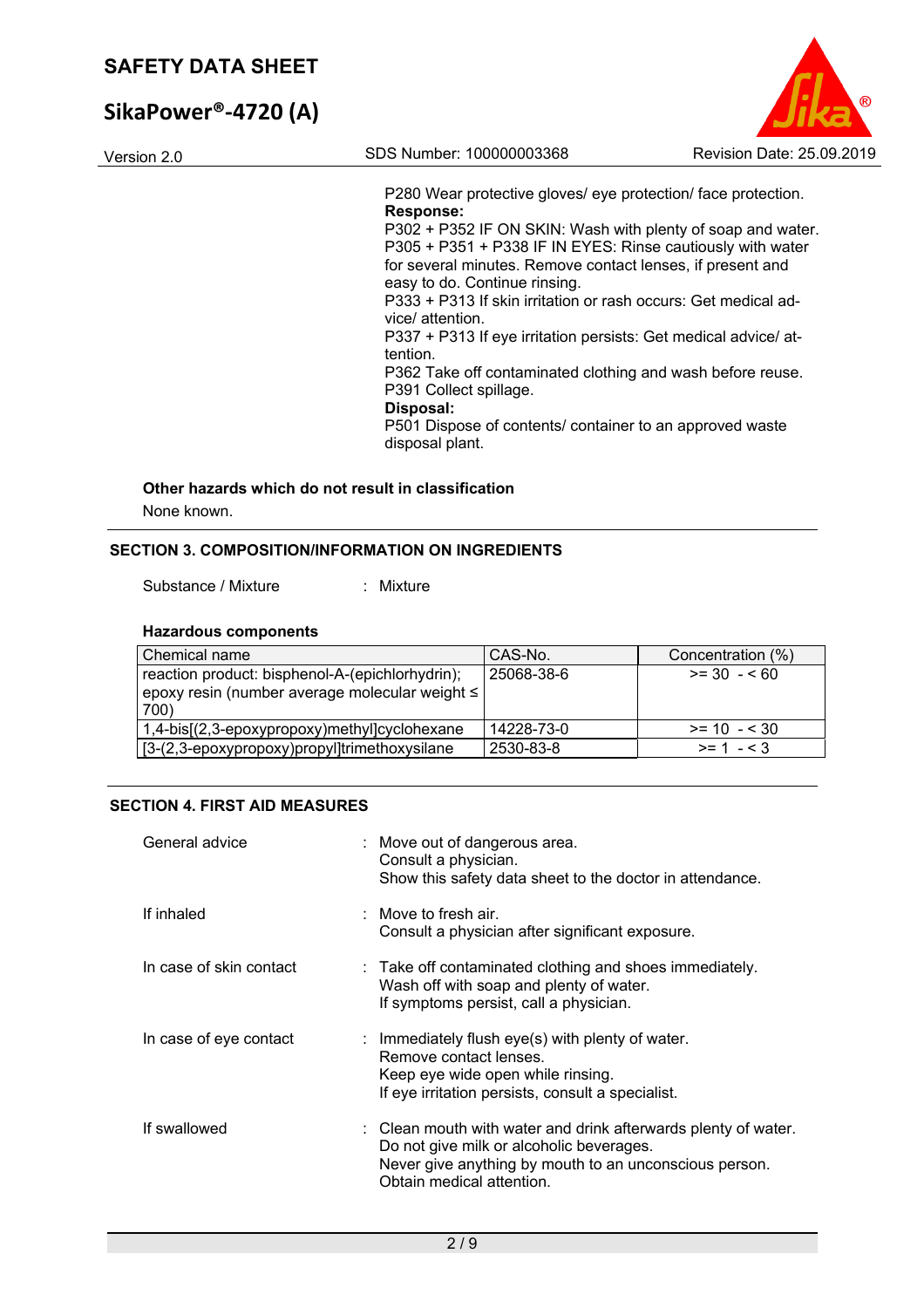# **SikaPower®‐4720 (A)**

| Version 2.0                                                       | SDS Number: 100000003368                                                                                                                                                                                                    | Revision Date: 25.09.2019                                      |
|-------------------------------------------------------------------|-----------------------------------------------------------------------------------------------------------------------------------------------------------------------------------------------------------------------------|----------------------------------------------------------------|
| Most important symptoms<br>and effects, both acute and<br>delayed | irritant effects<br>sensitising effects<br>Allergic reactions<br>Excessive lachrymation<br>Dermatitis<br>and symptoms.<br>Causes skin irritation.<br>May cause an allergic skin reaction.<br>Causes serious eye irritation. | See Section 11 for more detailed information on health effects |
| Notes to physician                                                | : Treat symptomatically.                                                                                                                                                                                                    |                                                                |

 $\circ$ 

#### **SECTION 5. FIREFIGHTING MEASURES**

| Suitable extinguishing media                     | : Use extinguishing measures that are appropriate to local cir-<br>cumstances and the surrounding environment.                                                                                                                  |  |
|--------------------------------------------------|---------------------------------------------------------------------------------------------------------------------------------------------------------------------------------------------------------------------------------|--|
| Specific hazards during fire-<br>fighting        | : Do not allow run-off from fire fighting to enter drains or water<br>courses.                                                                                                                                                  |  |
| Hazardous combustion prod-<br>ucts               | : No hazardous combustion products are known                                                                                                                                                                                    |  |
| Specific extinguishing meth-<br>ods              | : Collect contaminated fire extinguishing water separately. This<br>must not be discharged into drains.<br>Fire residues and contaminated fire extinguishing water must<br>be disposed of in accordance with local regulations. |  |
| Special protective equipment<br>for firefighters | : In the event of fire, wear self-contained breathing apparatus.                                                                                                                                                                |  |

### **SECTION 6. ACCIDENTAL RELEASE MEASURES**

| Personal precautions, protec-<br>tive equipment and emer-<br>gency procedures | : Use personal protective equipment.<br>Deny access to unprotected persons.                                                                                      |
|-------------------------------------------------------------------------------|------------------------------------------------------------------------------------------------------------------------------------------------------------------|
| Environmental precautions                                                     | : Do not flush into surface water or sanitary sewer system.<br>If the product contaminates rivers and lakes or drains inform<br>respective authorities.          |
| Methods and materials for<br>containment and cleaning up                      | : Soak up with inert absorbent material (e.g. sand, silica gel,<br>acid binder, universal binder, sawdust).<br>Keep in suitable, closed containers for disposal. |

## **SECTION 7. HANDLING AND STORAGE**

| Advice on protection against<br>fire and explosion | : Normal measures for preventive fire protection.                                                      |
|----------------------------------------------------|--------------------------------------------------------------------------------------------------------|
| Advice on safe handling                            | : Do not breathe vapours or spray mist.<br>Avoid exceeding the given occupational exposure limits (see |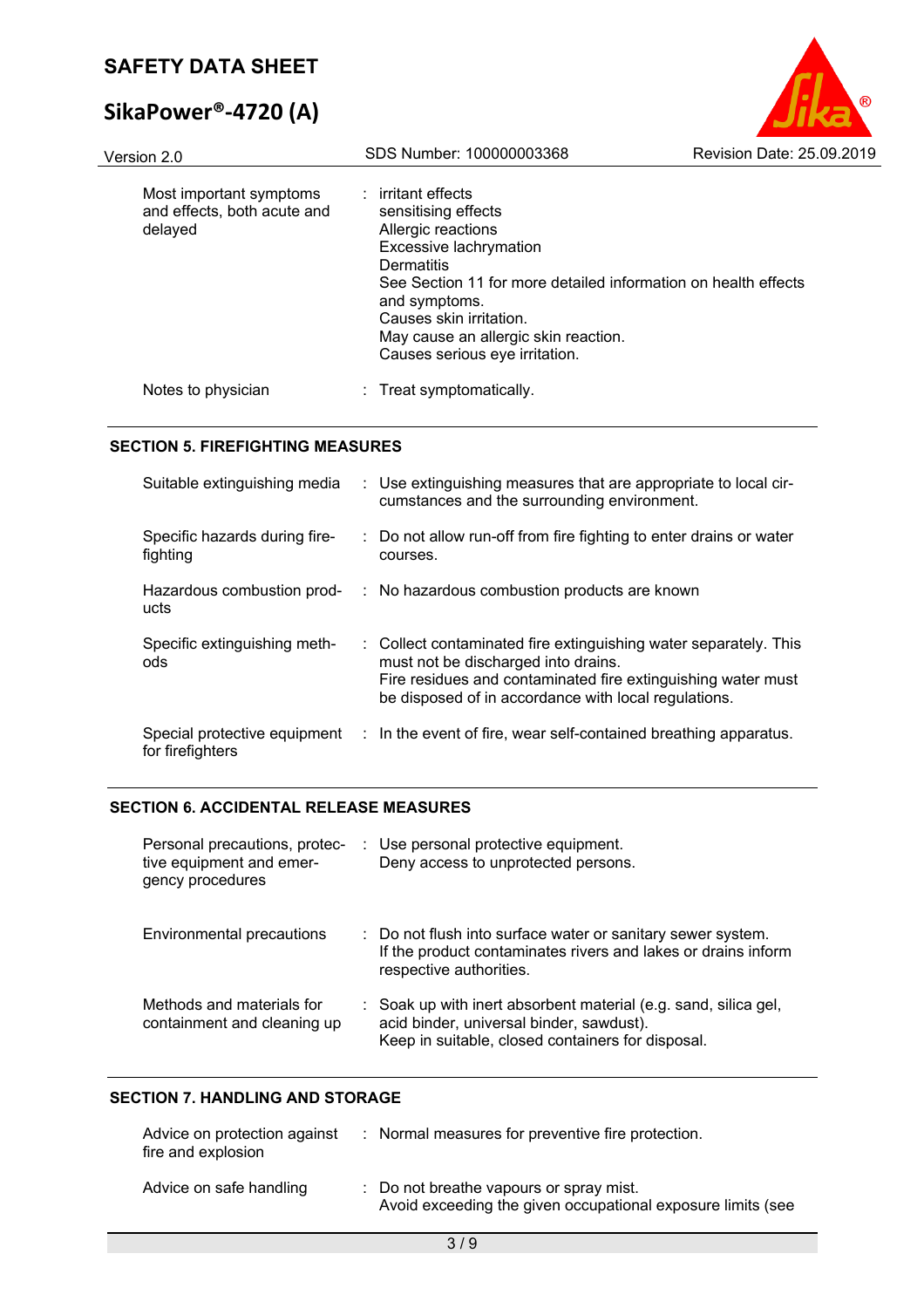# **SikaPower®‐4720 (A)**

| (R                        |
|---------------------------|
| Revision Date: 25.09.2019 |
|                           |

Version 2.0 SDS Number: 100000003368

|                             | section 8).<br>Do not get in eyes, on skin, or on clothing.<br>For personal protection see section 8.<br>Persons with a history of skin sensitisation problems or asth-<br>ma, allergies, chronic or recurrent respiratory disease should<br>not be employed in any process in which this mixture is being<br>used.<br>Smoking, eating and drinking should be prohibited in the ap-<br>plication area.<br>Follow standard hygiene measures when handling chemical<br>products |
|-----------------------------|-------------------------------------------------------------------------------------------------------------------------------------------------------------------------------------------------------------------------------------------------------------------------------------------------------------------------------------------------------------------------------------------------------------------------------------------------------------------------------|
| Hygiene measures            | : Handle in accordance with good industrial hygiene and safety<br>practice.<br>When using do not eat or drink.<br>When using do not smoke.<br>Wash hands before breaks and at the end of workday.                                                                                                                                                                                                                                                                             |
| Conditions for safe storage | : Keep container tightly closed in a dry and well-ventilated<br>place.<br>Containers which are opened must be carefully resealed and<br>kept upright to prevent leakage.<br>Store in accordance with local regulations.                                                                                                                                                                                                                                                       |

### **SECTION 8. EXPOSURE CONTROLS/PERSONAL PROTECTION**

### **Components with workplace control parameters**

Contains no substances with occupational exposure limit values.

### **Occupational exposure limits of decomposition products**

| Components | CAS-No. | Value type<br>(Form of<br>exposure)  | Control parame-<br>ters / Permissible<br>concentration | <b>Basis</b> |
|------------|---------|--------------------------------------|--------------------------------------------------------|--------------|
| methanol   | 67-56-1 | <b>TWA</b>                           | $200$ ppm<br>262 mg/m3                                 | AU OEL       |
|            |         | Further information: Skin absorption |                                                        |              |
|            |         | <b>STEL</b>                          | 250 ppm<br>328 mg/m3                                   | AU OEL       |
|            |         | Further information: Skin absorption |                                                        |              |

### **Personal protective equipment**

| Respiratory protection | : Use respiratory protection unless adequate local exhaust<br>ventilation is provided or exposure assessment demonstrates<br>that exposures are within recommended exposure guidelines.<br>The filter class for the respirator must be suitable for the max-<br>imum expected contaminant concentration<br>(gas/vapour/aerosol/particulates) that may arise when han-<br>dling the product. If this concentration is exceeded, self-<br>contained breathing apparatus must be used. |
|------------------------|-------------------------------------------------------------------------------------------------------------------------------------------------------------------------------------------------------------------------------------------------------------------------------------------------------------------------------------------------------------------------------------------------------------------------------------------------------------------------------------|
| Hand protection        | : Chemical-resistant, impervious gloves complying with an ap-<br>proved standard should be worn at all times when handling<br>chemical products if a risk assessment indicates this is nec-<br>essary.                                                                                                                                                                                                                                                                              |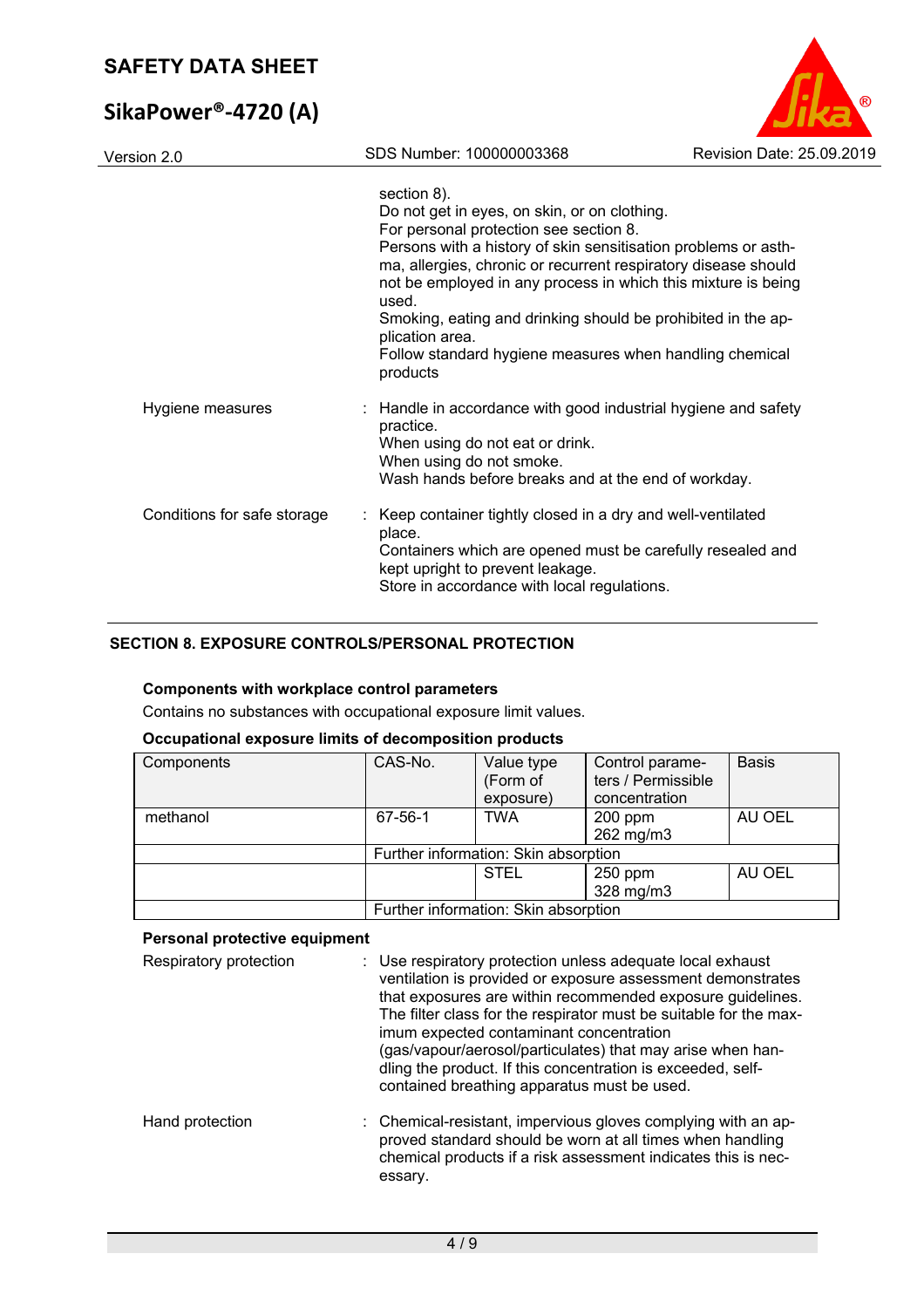# **SikaPower®‐4720 (A)**



| Version 2.0              | SDS Number: 100000003368                                                                                                                             | Revision Date: 25.09.2019 |
|--------------------------|------------------------------------------------------------------------------------------------------------------------------------------------------|---------------------------|
| Eye protection           | : Safety eyewear complying with an approved standard should<br>be used when a risk assessment indicates this is necessary.                           |                           |
| Skin and body protection | : Choose body protection in relation to its type, to the concen-<br>tration and amount of dangerous substances, and to the spe-<br>cific work-place. |                           |

### **SECTION 9. PHYSICAL AND CHEMICAL PROPERTIES**

| Appearance                                 |    | viscous liquid                                    |
|--------------------------------------------|----|---------------------------------------------------|
| Colour                                     |    | black                                             |
| Odour                                      |    | characteristic                                    |
| <b>Odour Threshold</b>                     |    | No data available                                 |
| рH                                         |    | No data available                                 |
| Melting point/range / Freezing :<br>point  |    | No data available                                 |
| Boiling point/boiling range                |    | : > 150 °C (> 302 °F)                             |
| Flash point                                | t. | > 99 °C (> 210 °F)<br>Method: closed cup          |
| Evaporation rate                           |    | No data available                                 |
| Flammability                               |    | No data available                                 |
| Upper explosion limit                      |    | No data available                                 |
| Lower explosion limit                      |    | : No data available                               |
| Vapour pressure                            |    | < 0.1 hPa (< 0.1 mmHg) (20 °C (68 °F))            |
| Relative vapour density                    | ÷  | No data available                                 |
| Density                                    | ÷. | 1.09 g/cm3 (20 $^{\circ}$ C (68 $^{\circ}$ F) ()) |
| Solubility(ies)<br>Water solubility        |    | insoluble                                         |
| Partition coefficient: n-<br>octanol/water |    | No data available                                 |
| Auto-ignition temperature                  | ÷  | No data available                                 |
| Decomposition temperature                  |    | : No data available                               |
| Viscosity                                  |    |                                                   |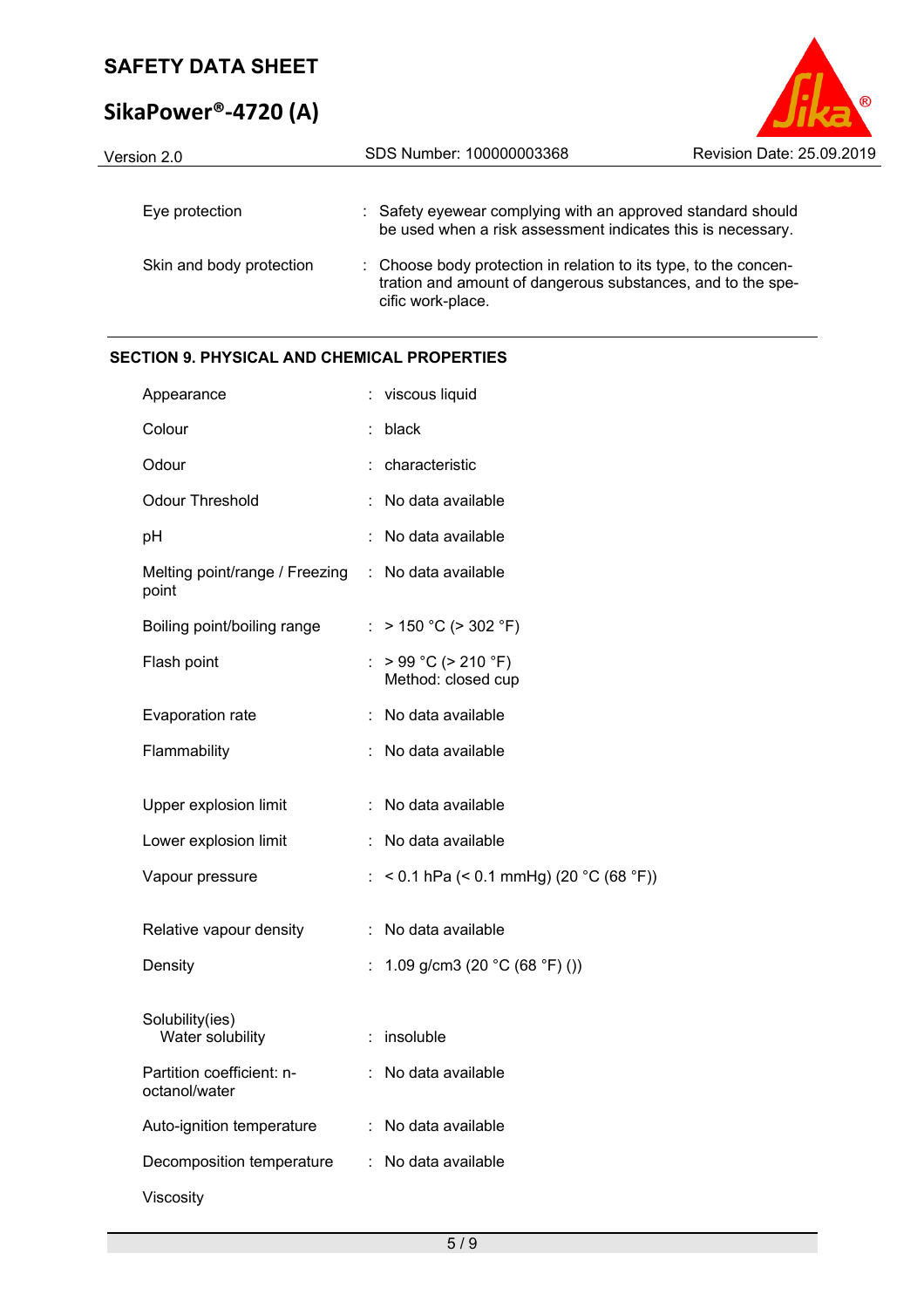# **SikaPower®‐4720 (A)**

| Version 2.0                | SDS Number: 100000003368                                                                                                                                                     | Revision Date: 25.09.2019 |
|----------------------------|------------------------------------------------------------------------------------------------------------------------------------------------------------------------------|---------------------------|
| Viscosity, dynamic         | $\therefore$ No data available                                                                                                                                               |                           |
| Viscosity, kinematic       | : > 10000 mm2/s (40 °C)                                                                                                                                                      |                           |
| Explosive properties       | $\therefore$ No data available                                                                                                                                               |                           |
| Molecular weight           | $\therefore$ No data available                                                                                                                                               |                           |
| Volatile organic compounds | : Directive 2010/75/EU of 24 November 2010 on industrial<br>emissions (integrated pollution prevention and control)<br>Volatile organic compounds (VOC) content:<br>$0.01\%$ |                           |

B

### **SECTION 10. STABILITY AND REACTIVITY**

| Reactivity                              | : No dangerous reaction known under conditions of normal use. |
|-----------------------------------------|---------------------------------------------------------------|
| Chemical stability                      | : The product is chemically stable.                           |
| Possibility of hazardous reac-<br>tions | : Stable under recommended storage conditions.                |
| Conditions to avoid                     | $\therefore$ No data available                                |
| Incompatible materials                  | $\therefore$ No data available                                |
| Hazardous decomposition<br>products     | $:$ methanol                                                  |

### **SECTION 11. TOXICOLOGICAL INFORMATION**

### **Acute toxicity**

Not classified based on available information.

| <b>Components:</b>                            |                                                                                       |
|-----------------------------------------------|---------------------------------------------------------------------------------------|
| weight $\leq 700$ :                           | reaction product: bisphenol-A-(epichlorhydrin); epoxy resin (number average molecular |
| Acute oral toxicity                           | : LD50 Oral (Rat): $> 5,000$ mg/kg                                                    |
| Acute dermal toxicity                         | : LD50 Dermal (Rabbit): $> 20,000$ mg/kg                                              |
| 1,4-bis[(2,3-epoxypropoxy)methyl]cyclohexane: |                                                                                       |
|                                               | Acute oral toxicity : LD50 Oral (Rat): 2,500 mg/kg                                    |
| [3-(2,3-epoxypropoxy)propyl]trimethoxysilane: |                                                                                       |
| Acute oral toxicity                           | $\therefore$ LD50 Oral (Rat): 7,010 mg/kg                                             |
| Acute inhalation toxicity                     | : LC50 (Rat): $>$ 5.3 mg/l                                                            |
|                                               | Exposure time: 4 h                                                                    |
|                                               | Test atmosphere: dust/mist                                                            |
| Acute dermal toxicity                         | : LD50 Dermal (Rabbit): $4,248$ mg/kg                                                 |
| <b>Skin corrosion/irritation</b>              |                                                                                       |

Causes skin irritation.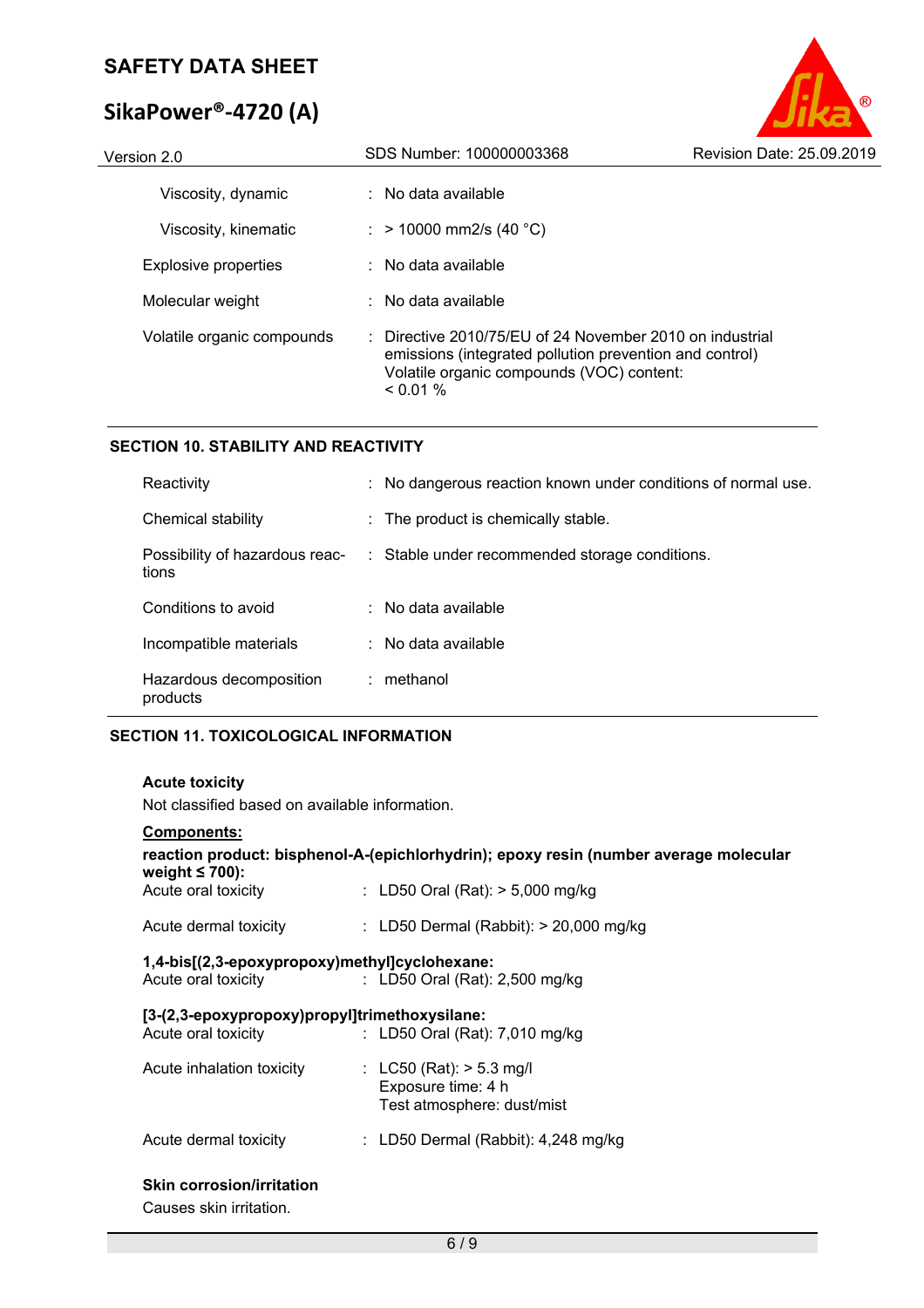# **SikaPower®‐4720 (A)**



#### **Serious eye damage/eye irritation**

Causes serious eye irritation.

#### **Respiratory or skin sensitisation**

Skin sensitisation: May cause an allergic skin reaction. Respiratory sensitisation: Not classified based on available information.

#### **Chronic toxicity**

## **Germ cell mutagenicity**

Not classified based on available information.

#### **Carcinogenicity**

Not classified based on available information.

#### **Reproductive toxicity**

Not classified based on available information.

#### **STOT - single exposure**

Not classified based on available information.

### **STOT - repeated exposure**  Not classified based on available information.

#### **Aspiration toxicity**

Not classified based on available information.

### **SECTION 12. ECOLOGICAL INFORMATION**

### **Ecotoxicity**

| <b>Components:</b>                                                |                                                                                                    |
|-------------------------------------------------------------------|----------------------------------------------------------------------------------------------------|
|                                                                   | reaction product: bisphenol-A-(epichlorhydrin); epoxy resin (number average molecular              |
| weight $\leq 700$ :<br>Toxicity to fish                           | : LC50 (Oncorhynchus mykiss (rainbow trout)): 2 mg/l<br>Exposure time: 96 h                        |
| aquatic invertebrates                                             | Toxicity to daphnia and other : EC50 (Daphnia magna (Water flea)): 1.8 mg/l<br>Exposure time: 48 h |
| [3-(2,3-epoxypropoxy)propyl]trimethoxysilane:<br>Toxicity to fish | : LC50 (Cyprinus carpio (Carp)): 55 mg/l<br>Exposure time: 96 h                                    |
| <b>Persistence and degradability</b>                              |                                                                                                    |
| No data available                                                 |                                                                                                    |
| <b>Bioaccumulative potential</b>                                  |                                                                                                    |
| No data available                                                 |                                                                                                    |
| <b>Mobility in soil</b>                                           |                                                                                                    |
| No data available                                                 |                                                                                                    |
| Other adverse effects                                             |                                                                                                    |
| Product:<br>Additional ecological infor-                          | : An environmental hazard cannot be excluded in the event of                                       |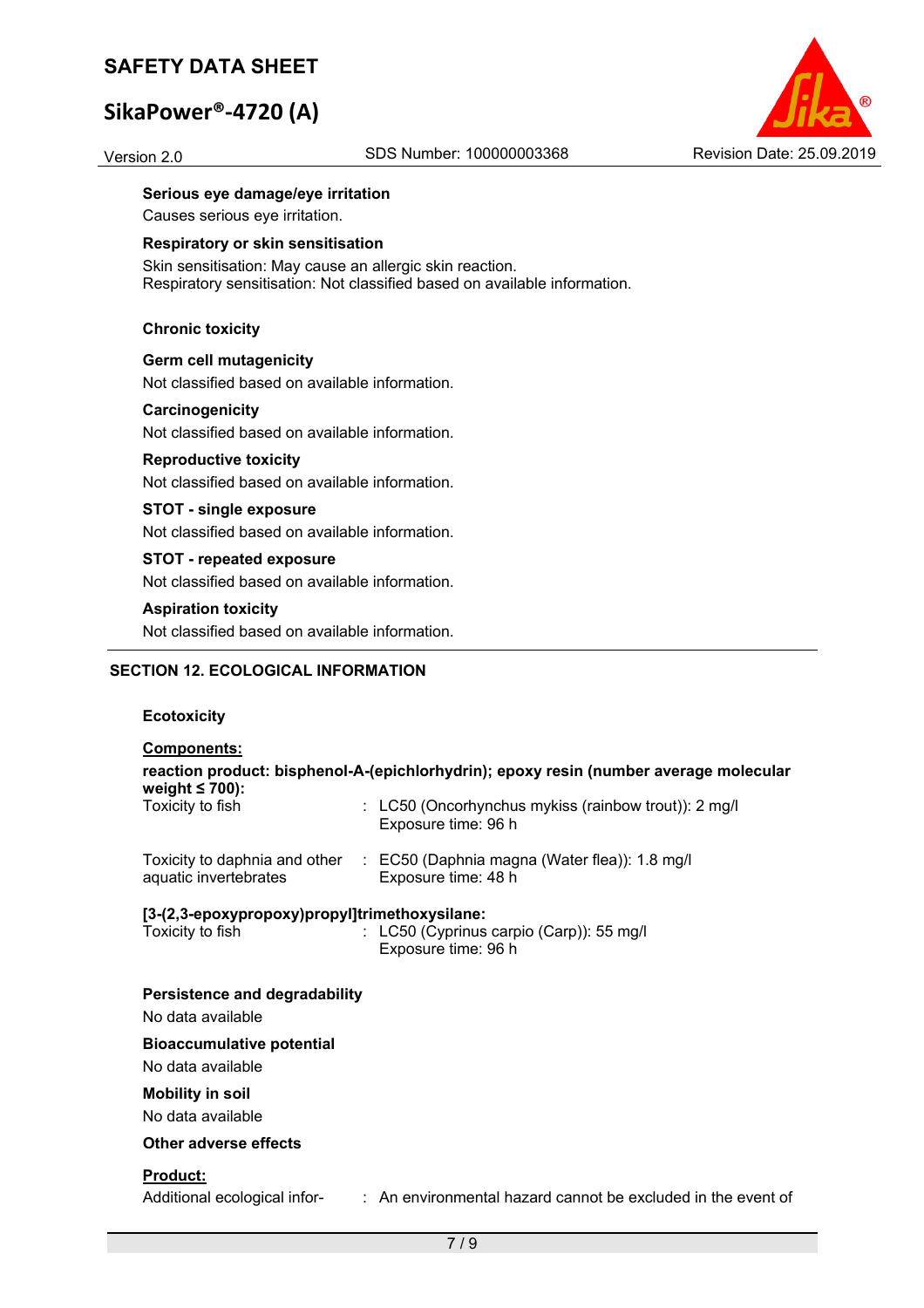# **SikaPower®‐4720 (A)**

| <b>SAFETY DATA SHEET</b>         |                          |                           |
|----------------------------------|--------------------------|---------------------------|
| SikaPower <sup>®</sup> -4720 (A) |                          |                           |
| Version 2.0                      | SDS Number: 100000003368 | Revision Date: 25.09.2019 |

mation mation unprofessional handling or disposal. Toxic to aquatic life with long lasting effects.

## **SECTION 13. DISPOSAL CONSIDERATIONS**

| <b>Disposal methods</b> |                                                                                                                                                                                                                            |
|-------------------------|----------------------------------------------------------------------------------------------------------------------------------------------------------------------------------------------------------------------------|
| Waste from residues     | : The product should not be allowed to enter drains, water<br>courses or the soil.<br>Do not contaminate ponds, waterways or ditches with chemi-<br>cal or used container.<br>Send to a licensed waste management company. |
| Contaminated packaging  | : Empty remaining contents.<br>Dispose of as unused product.<br>Do not re-use empty containers.                                                                                                                            |

### **SECTION 14. TRANSPORT INFORMATION**

### **International Regulations**

| <b>IATA-DGR</b>                               |    |                                                                      |
|-----------------------------------------------|----|----------------------------------------------------------------------|
| UN/ID No.                                     |    | <b>UN 3082</b>                                                       |
| Proper shipping name                          |    | Environmentally hazardous substance, liquid, n.o.s.<br>(epoxy resin) |
| Class                                         |    | 9                                                                    |
| Packing group                                 |    | Ш                                                                    |
| Labels                                        |    | Miscellaneous Dangerous Goods                                        |
| Packing instruction (cargo<br>aircraft)       |    | 964                                                                  |
| Packing instruction (passen-<br>ger aircraft) | ÷. | 964                                                                  |
| <b>IMDG-Code</b>                              |    |                                                                      |
| UN number                                     | ÷. | <b>UN 3082</b>                                                       |
| Proper shipping name                          |    | ENVIRONMENTALLY HAZARDOUS SUBSTANCE, LIQUID,                         |
|                                               |    | N.O.S.                                                               |
|                                               |    | (epoxy resin)                                                        |
| Class                                         |    | 9                                                                    |
| Packing group                                 |    | Ш                                                                    |
| Labels                                        |    | 9                                                                    |
| EmS Code                                      |    | $F-A, S-F$                                                           |
| Marine pollutant                              |    | no                                                                   |

## **Transport in bulk according to Annex II of MARPOL 73/78 and the IBC Code**

Not applicable for product as supplied.

### **National Regulations**

| <b>ADG</b>           |                |                                                                           |
|----------------------|----------------|---------------------------------------------------------------------------|
| UN number            |                | UN 3082                                                                   |
| Proper shipping name |                | : ENVIRONMENTALLY HAZARDOUS SUBSTANCE, LIQUID,<br>N.O.S.<br>(epoxy resin) |
| Class                | $\therefore$ 9 |                                                                           |